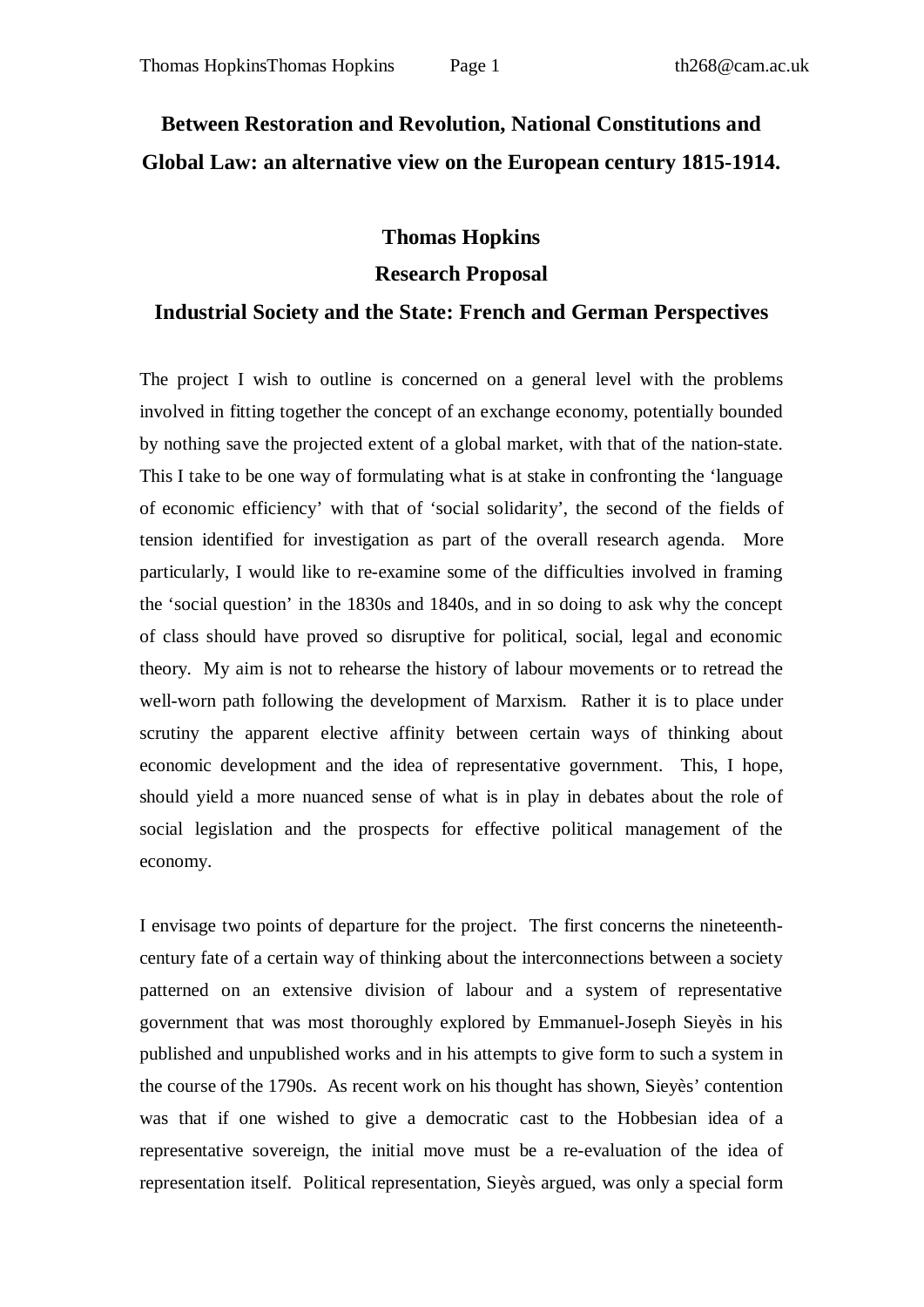of the principle that underlay all social relations, the division of labour, with the corollary that the extension of the division of labour in society provided the basis for representative government. (Sonenscher, 2007; Pasquino, 1998). This idea finds many echoes in early nineteenth-century French thought. I wish to focus, however, on some of the divergent strands in social, political and economic theory that in the late 1820s and early 1830s were captured by the term *industrialisme*, variously associated with the political economist, Jean-Baptiste Say, his younger contemporaries, Charles Dunoyer and Charles Comte, and with the Comte de Saint-Simon and his followers (Dunoyer, 1827; Eckstein, 1827). Where these strands converged was around the idea that the concept of industry, broadly defined as productive activity, provided the underlying principle of social life, an idea readily associated with Sieyès' works, as with the political economy of Smith, and the broadly utilitarian currents of thought evident in France and Britain in the latter half of the eighteenth century. It was this background that gave the framework for a vision in which material and moral progress might follow hand in hand upon economic expansion. What I would like to suggest is that a study of the eclipse of this way of thinking in the face of the class-centred debates of the 1830s and 1840s may cast revealing light upon exactly what kind of challenge the social question posed for such a vision.

The central issues here are what it meant to talk of industry as the basis of social life, and the related, but distinct, question of what might be understood by the concept of 'industrial society'. We might think about the answer to the first question in at least two distinct, although far from incommensurable, ways. Firstly we might give it a utilitarian cast, supposing that it is intended to convey something about how a society founded upon economic exchange and the division of labour is bound together by the mutual needs of individuals. This would be consonant with the affiliation of the concept of industry with Sieyès' representative society; it would also suggest that *industrialisme* shared in some of the deep debts owed by eighteenth-century political economy to post-Grotian natural jurisprudence. It was no coincidence that when Friedrich List named the principal exponents of what he termed 'cosmopolitical economy', that is political economy considered as a branch of natural jurisprudence, he named Jean-Baptise Say alongside François Quesnay and Adam Smith. This is certainly a helpful way of thinking about Say's political economy, which he saw as a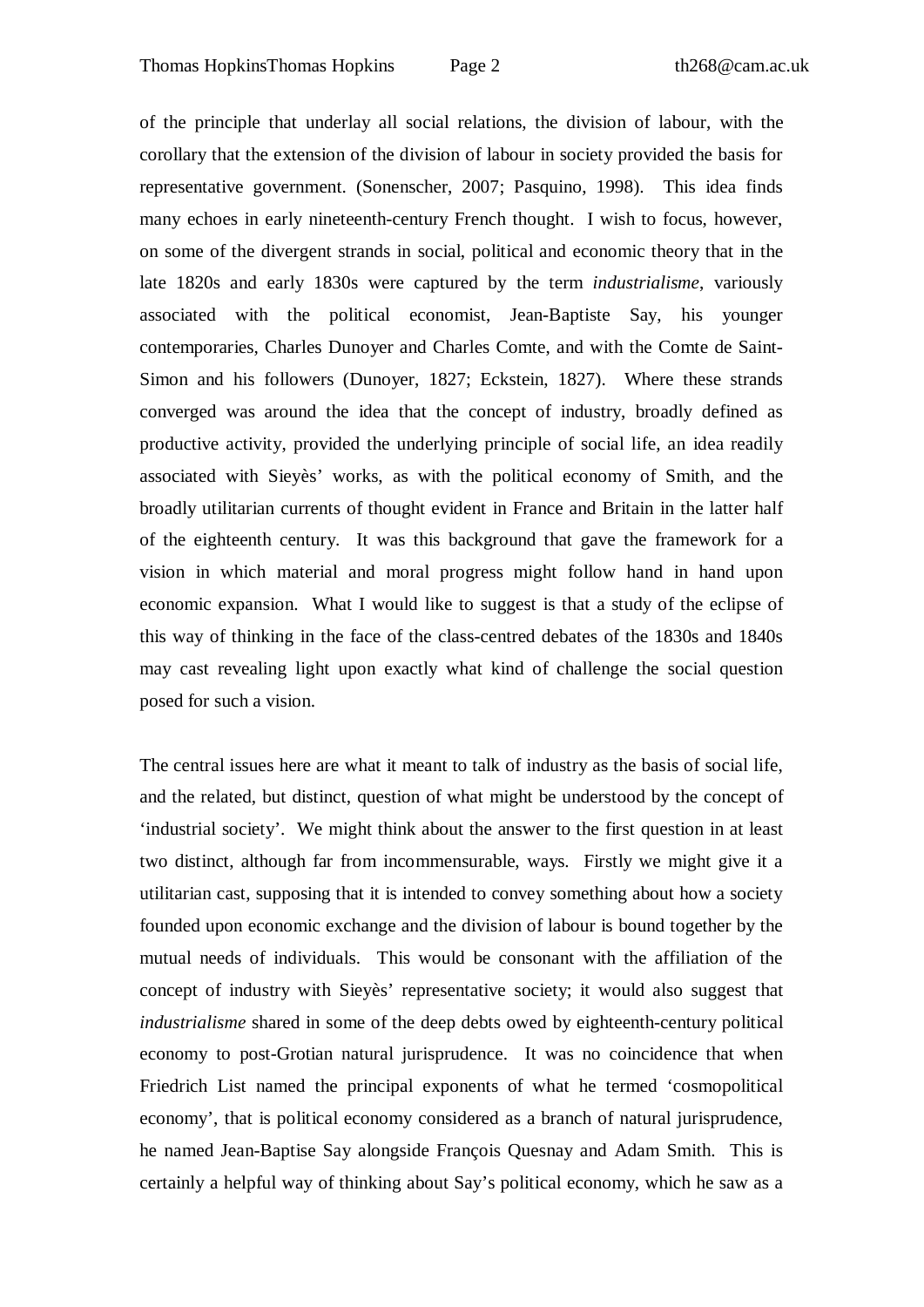comprehensive social science capable of addressing itself to almost every facet of social relations. In his *Traité d'économie politique* (1803), Say argued that industry was productive of utility, which could be used as a master concept in the analysis of the production, distribution and consumption of social goods of all kinds. His later works, notably the *Cours complet d'économie politique pratique* (1828-29) were an elaboration of this idea. The works of Charles Comte, Say's son-in-law and the author of a *Traité de législation, ou exposition des lois générales suivant lesquelles les peuples prospèrent, dépérissent ou restent staionnaires* (1826-27) and a *Traité de propriété* (1834) that served as one of Proudhon's chief polemical targets, likewise betray this interest in utility-maximization as the key to social and economic progress. To what extent one might wish to draw parallels or explicit links with British or continental Benthamism remains unclear (Sigot, 2001; Blamires, 2008).

Secondly, however, one might also construe a society based upon industry as one in which the development of the productive capacities of the individual, which need not be construed in a particularly strongly sense, are posited as the goal of social life. This seems to permeate the works of Saint-Simon and his followers as much as it does that of Comte and Dunoyer. Indeed, for the Catholic publicist, Ferdinand d'Eckstein, this was the very essence of *industrialisme*, and one that allowed parallels to be drawn between Saint-Simon and J.G. Fichte's *Der geschlossen Handelstaat*. (Eckstein, 1827). This too suggests roots in certain developments in late eighteenth-century natural jurisprudence, although it may be necessary to reflect on the question of how far this would seem to take us towards a meeting in uneasy tension of utilitarian and idealist currents of thought in post-Napoleonic France.

In any case we can point to two divergent visions of 'industrial society': Say's free market model, in essence taken up by Comte and Dunoyer, and Saint-Simon's society of orders based upon a tripartite division into *savants*, *artistes*, and *industriels*. Both these systems accept the premise that a society founded upon the division of labour necessarily is productive of inequality. The potentially disintegrative tendencies that this might unleash are, however, meliorated by economic growth, and in Saint-Simon's case, by an emphasis upon the renewal of religious community. Social conflict is not immanent within industrial society; it is primarily a product of atavistic hangovers from earlier social systems based not upon labour but upon domination.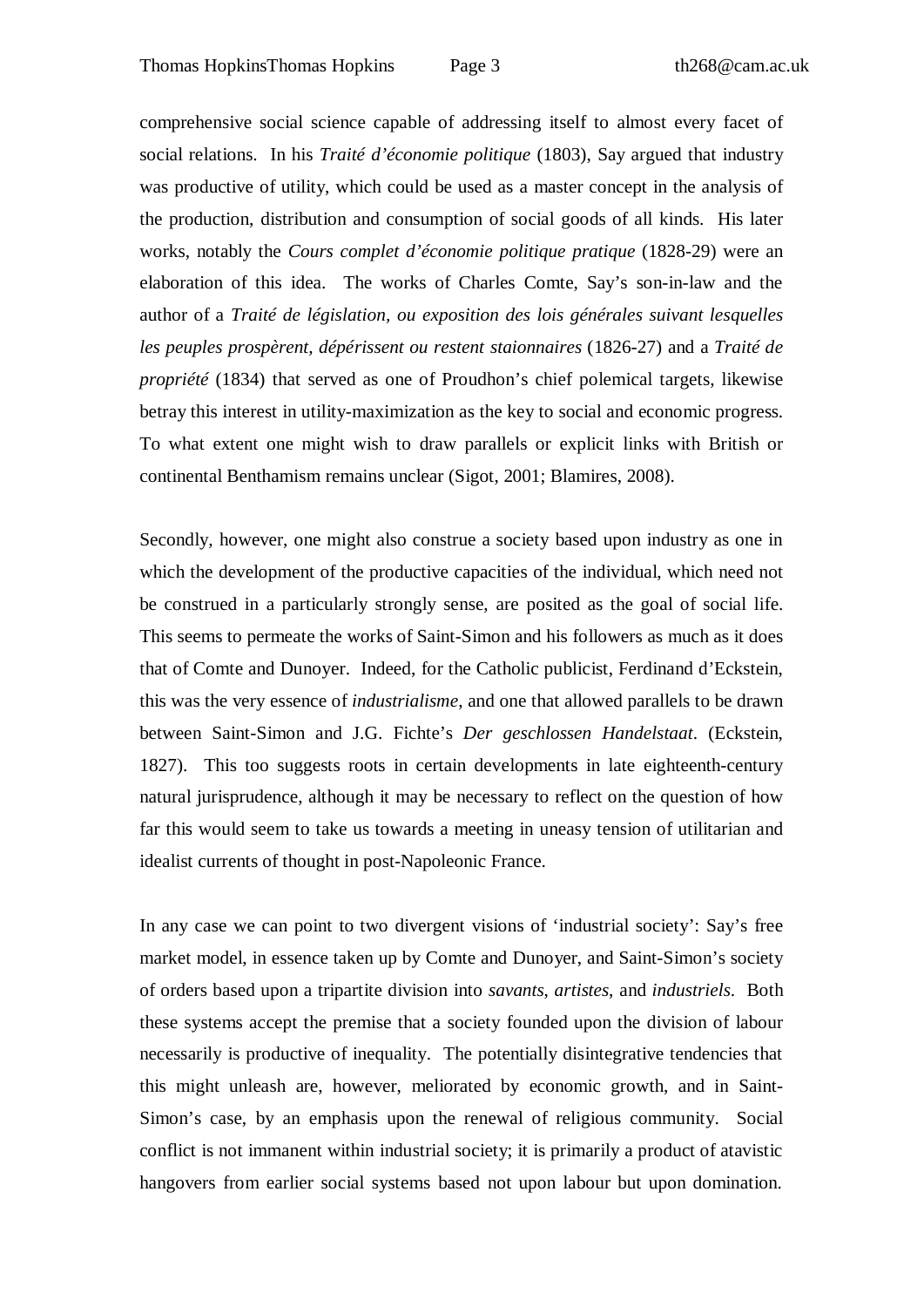There may of course be good reason to believe that these may be very resistant to eradication. It would be doing a grave injustice to at least some of these thinkers, notably Charles Comte, to suppose that they held progress to be automatically guaranteed. Comte set out at length an analysis that registered the obstacles posed to the emancipation of industry by the Malthusian population question, which he took to have governed much earlier social development, and by the insidious presence at the heart of the global economy of slavery, reborn in the Americas and Southern Africa and with the potential to condition social relations for the worst even in Europe. His *Traité de propriété* built upon this theme, making the argument that the Roman law foundations of the *Code civil* enshrined a system of property rights into French law that belonged more properly to a society of slave owners rather than to a modern market economy, an interesting comment on the supposed 'bourgeois' nature of the *Code*.

Nevertheless *industrialiste* theorists of all stripes remained remarkably resistant to the notion of social conflict arising from industrial society itself, which I would suggest may explain some of the difficulties it encountered when faced with the language of class struggle. The historian and political economist, Adolphe Blanqui, himself sympathetic to both Say and Saint-Simon remarked of the radicalization of Saint-Simonianism after 1830 that what Saint-Simon's followers wished to avoid above all was the narrowing of the social basis for government from that of the *tiers état* lionized by Sieyès as comprising the whole productive nation, to a narrow *bourgeoisie*. The subsequent history of Saint-Simonianism undoubtedly took it further away from its founder's starting point. Say had already been confronted in quite stark terms with the problem of class conflict based upon the failure of a society divided between capitalists and proletarian labourers to effectively distribute the products of economic growth in the works of J.-C.-L Simonde de Sismondi after 1819. Comte, as has been noted, would serve as the target for Proudhon's polemics against the bourgeois order of property-ownership. Dunoyer would fight an increasingly lonely battle for the absolute liberty of labour contracts into the 1840s. In each case what seems to remain under-theorized is the extent to which large-scale capital-ownership might subvert the relationship between economic growth and the management of the inequalities that it produced. Trying to ascertain what this might mean for the idea of representative government, or in the case of the Saint-Simonians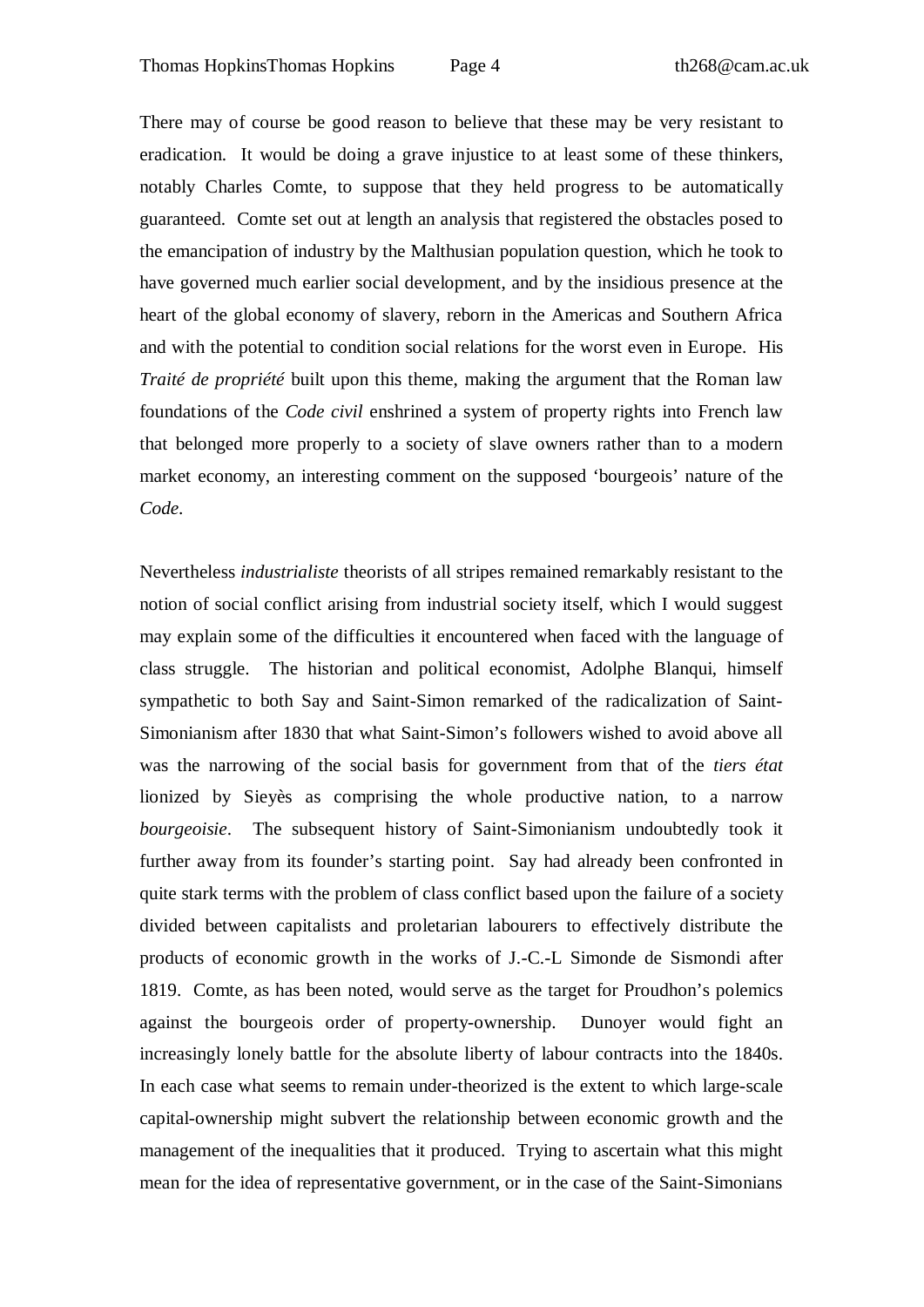the order-based meritocracy that was to take its place, will be a central aim of the project.

There is also, however, an important question to be asked about the role of the state in socio-economic life. If one assumes, as Say and Dunoyer (to take the most obvious cases) appear to have done, that the market is a stable basis for society, the role of the state looks rather problematic, at most appearing as the ultimate guarantor of a system of social rules which are essentially imminent within society's basic functioning. This does not yield a particularly strong account of why an increasingly globalized economy should nevertheless co-exist with a system of nation-states. (List, 1841; Hont, 2005) Teasing out the relationship between a rejection of this nineteenthcentury revisiting of the idea of natural sociability, the role of a state that once again would appear as a solution to what Kant termed unsocial sociability, and the idea of protectionism as a means of shaping markets to fit the capacity of states to legislate for them, may be seen as my overarching concern.

In the longer term, 'industrial society' in France would thus come to appear rather more as a new source of tension between capital and labour, in which social conflict turned upon the problematic status of various forms of property. This is the image familiar from the writings of the socialists of the 1830s and 1840s such as Louis Blanc. My second point of departure is intended to compliment some of the perspectives opened up in tracking the clash of *industrialisme* with the idea of industrial class conflict by turning from France to Germany, and in particular to German attempts to make sense of what had been happening in France in the decades before 1848. The key text and initial focus for this part of the project will be Lorenz von Stein's celebrated *Geschichte der sozialen Bewegung in Frankreich von 1789 bis auf unsere Tage* (1850). Stein's work demonstrates a deep engagement with the trajectories of French social and political thought in the sixty years after the first Revolution, and has long been used as an invaluable guide to early French socialism. I am interested rather more in Stein's own attempts to explore the interplay of state and society under the conditions created by antagonistic class relations. Stein shared the conviction that the July Revolution had marked the advent of an 'industrial society', founded upon the rule of capital. The post-Hegelian cast of Stein's thought has often led to rough parallels being drawn with Marx. Why I think Stein in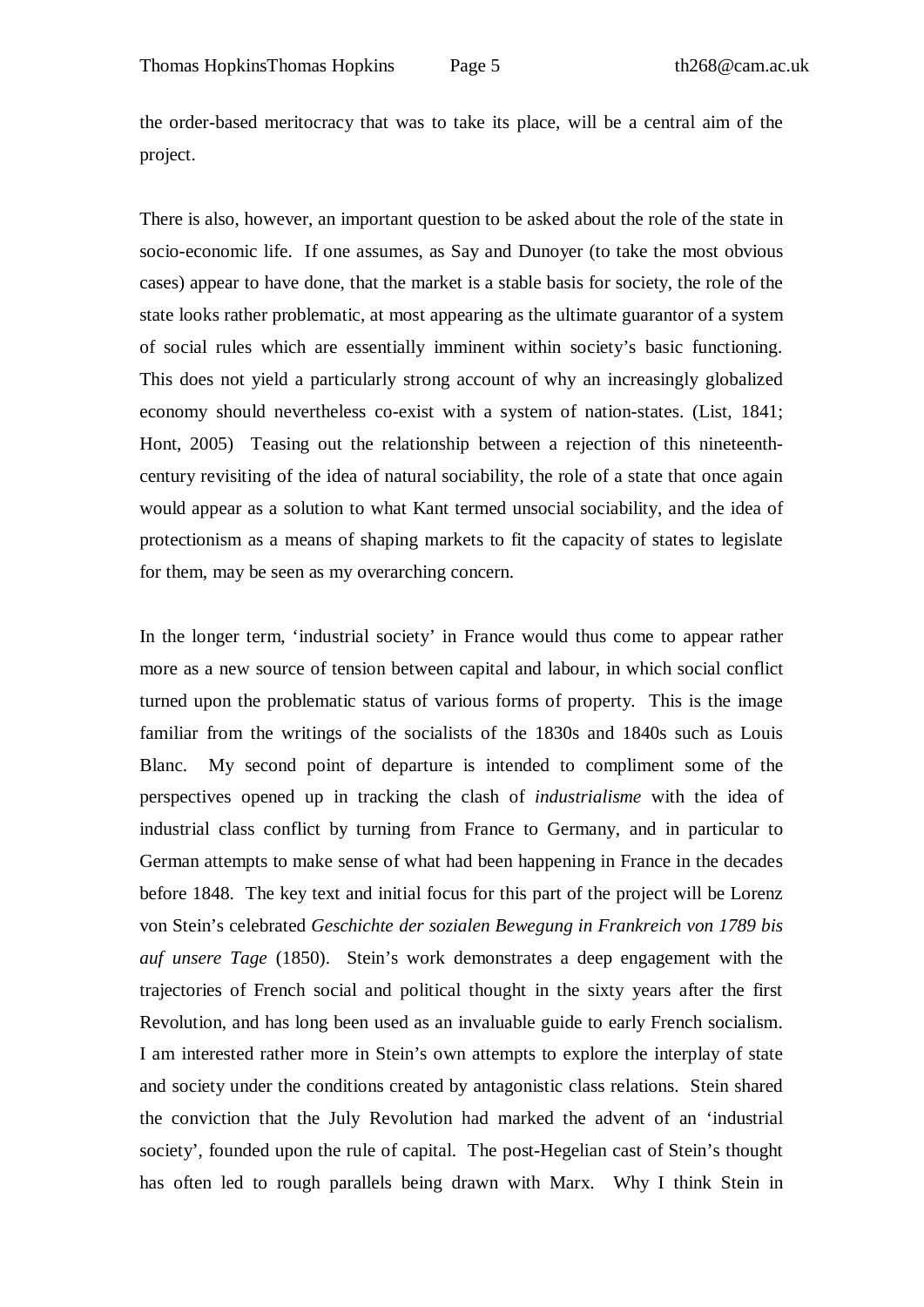particular may be worth re-examining, however, has much to do with his interest in the role of the state in ameliorating the kinds of divisions that class conflict might produce and the peculiar sophistication of his analysis of the linkages between particular forms of state order and property-based social relations (on which, see for instance, Koselleck, 2004). In many ways what we find reproduced in Marx's account of the transcendence of capitalism is the claim that the possibility of a harmonious and just society is imminent within a certain order of social and economic relations. Stein is much more interested in the role of state and the role of administrative law in particular (as his later works demonstrate) as a tool in overcoming some of the social conflicts generated by industrial society. Once again we are confronted with the question of just how deeply debates over the role of social legislation in nineteenth-century Europe were rooted in long-standing arguments over whether human beings had a natural capacity to live in harmony. In the debates over industrial society and the impact of economic development we find a further chapter in the long post-Grotian debate over natural sociability. With Stein as a starting point, I would hope to flesh out a little more of the German side of this story, providing a compliment and perhaps a contrast to the French debates.

This is a project that builds on the research I have undertaken for my doctorial thesis on the debate between Jean-Baptiste Say and J.-C.-L. Simonde de Sismondi over the nature of the European slump that followed the end of the Napoleonic wars, and in particular over what prospects economic development held out for furthering international peace and social harmony. Much of the disagreement between the two can be traced to divergent stances on the nature of property distribution, capital accumulation and the effects that these factors must have upon social inequality. The genesis of Sismondi's analysis of the socially disintegrative effects of capitalism, which in many respects confronts post-Smithian political economy with a number of insights drawn from Rousseau provides a useful starting point for thinking about some of the longer term debates shaping nineteenth-century thought on the relationship of states and economic development.

## **References**

Blamires, C. (2008), *The French Revolution and the Invention of Benthamism*, (Basingstoke: Palgrave Macmillan).